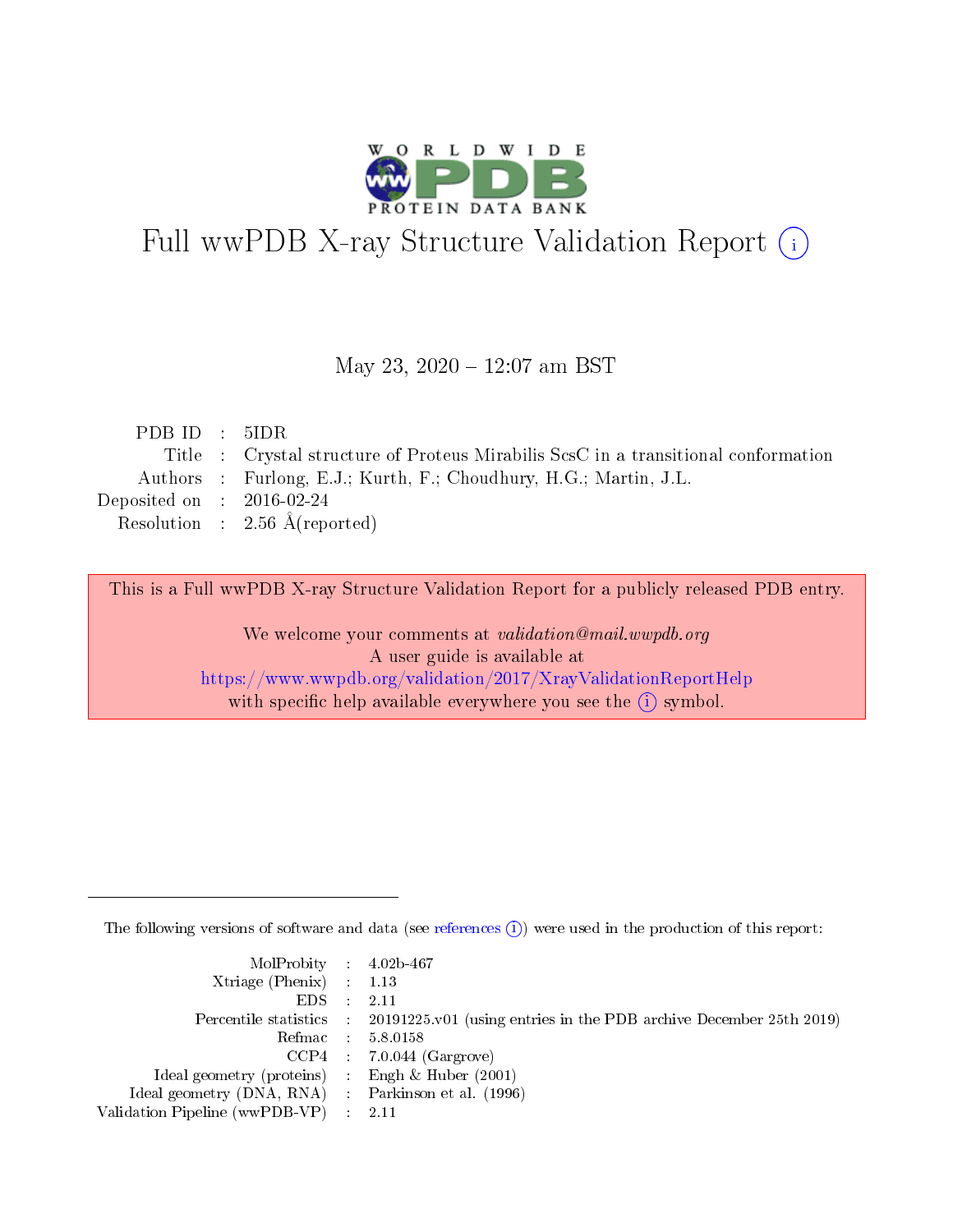# 1 [O](https://www.wwpdb.org/validation/2017/XrayValidationReportHelp#overall_quality)verall quality at a glance  $(i)$

The following experimental techniques were used to determine the structure: X-RAY DIFFRACTION

The reported resolution of this entry is 2.56 Å.

Percentile scores (ranging between 0-100) for global validation metrics of the entry are shown in the following graphic. The table shows the number of entries on which the scores are based.



| Metric                | Whole archive<br>$(\#\text{Entries})$ | <b>Similar resolution</b><br>$(\#\text{Entries},\,\text{resolution}\,\,\text{range}(\textup{\AA}))$ |
|-----------------------|---------------------------------------|-----------------------------------------------------------------------------------------------------|
| $R_{free}$            | 130704                                | $1279(2.58-2.54)$                                                                                   |
| Clashscore            | 141614                                | $1327(2.58-2.54)$                                                                                   |
| Ramachandran outliers | 138981                                | $1312 (2.58 - 2.54)$                                                                                |
| Sidechain outliers    | 138945                                | $1312(2.58-2.54)$                                                                                   |
| RSRZ outliers         | 127900                                | $1269(2.58-2.54)$                                                                                   |

The table below summarises the geometric issues observed across the polymeric chains and their fit to the electron density. The red, orange, yellow and green segments on the lower bar indicate the fraction of residues that contain outliers for  $>=3, 2, 1$  and 0 types of geometric quality criteria respectively. A grey segment represents the fraction of residues that are not modelled. The numeric value for each fraction is indicated below the corresponding segment, with a dot representing fractions  $\epsilon=5\%$  The upper red bar (where present) indicates the fraction of residues that have poor fit to the electron density. The numeric value is given above the bar.

| Mol                                     | Chain         | Length | Quality of chain     |                   |
|-----------------------------------------|---------------|--------|----------------------|-------------------|
| 1                                       | А             | 224    | 3%                   |                   |
| $\mathbf{\mathbf{\mathbf{\mathbf{1}}}}$ |               |        | 90%                  | 8%                |
| 1                                       | B             | 224    | $\frac{0}{6}$<br>93% |                   |
|                                         |               |        | 5%                   |                   |
| 1                                       | $\mathcal{C}$ | 224    | 90%                  | $5\% \cdot \cdot$ |
|                                         |               |        | $2\%$                |                   |
| $\mathbf{I}$<br>a l                     | D             | 224    | 93%                  | 6%                |
|                                         |               |        |                      |                   |
|                                         | E             | 224    | 92%                  | $5\%$             |
|                                         |               |        | $\frac{0}{6}$        |                   |
|                                         | $\mathbf{F}$  | 224    | 91%                  | 7%                |

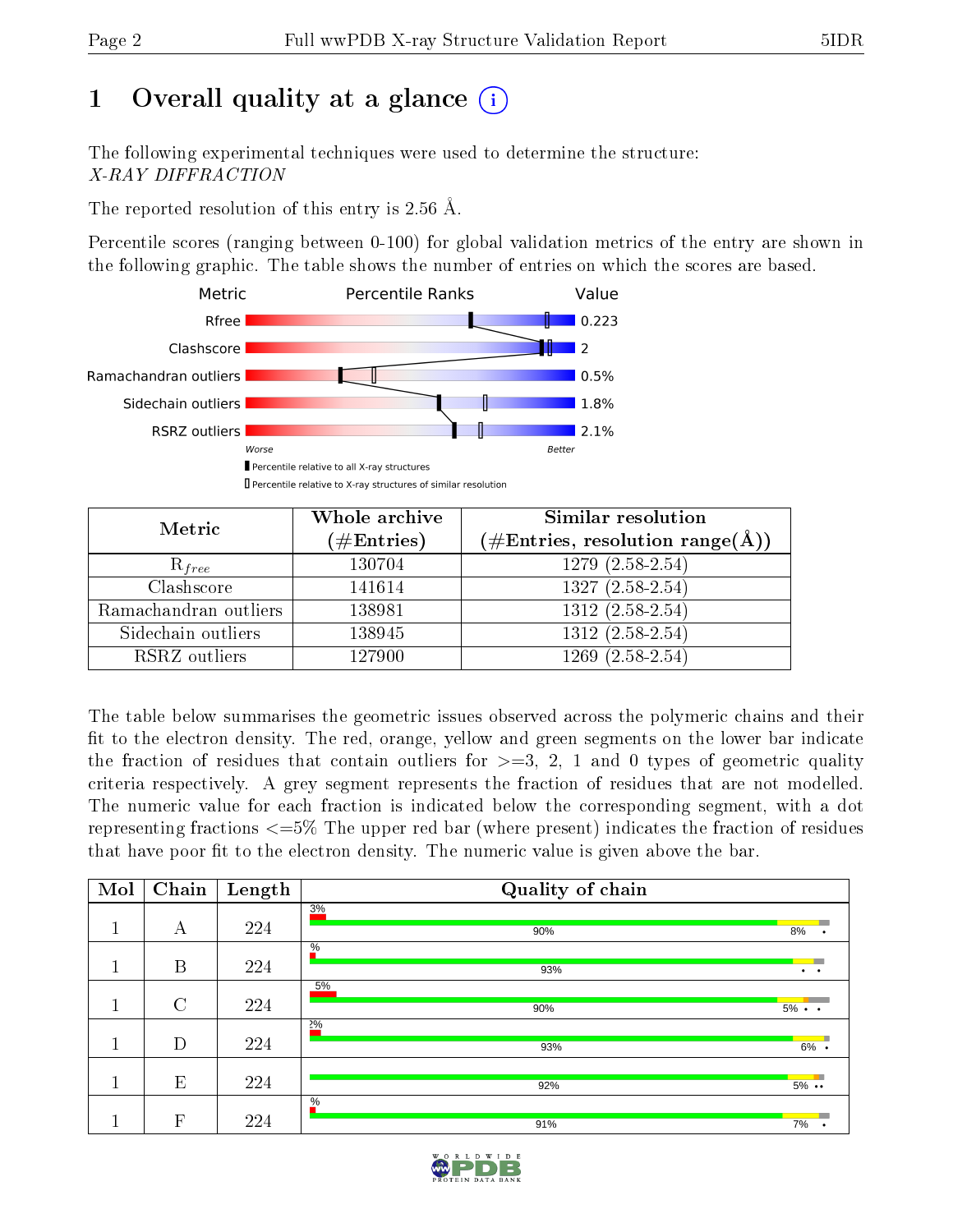# 2 Entry composition (i)

There are 2 unique types of molecules in this entry. The entry contains 20856 atoms, of which 10512 are hydrogens and 0 are deuteriums.

In the tables below, the ZeroOcc column contains the number of atoms modelled with zero occupancy, the AltConf column contains the number of residues with at least one atom in alternate conformation and the Trace column contains the number of residues modelled with at most 2 atoms.

| Mol          | Chain        | Residues |       | Atoms         |      |     |                  |   | ZeroOcc  | AltConf        | <b>Trace</b> |
|--------------|--------------|----------|-------|---------------|------|-----|------------------|---|----------|----------------|--------------|
| 1            | А            | 219      | Total | $\mathcal{C}$ | H    | N   | $\left( \right)$ | S | $\theta$ | $\overline{2}$ |              |
|              |              |          | 3475  | 1080          | 1762 | 290 | 335              | 8 |          |                | 0            |
| $\mathbf{1}$ | B            | 219      | Total | $\mathcal{C}$ | Η    | Ν   | $\left( \right)$ | S | $\Omega$ | $\overline{2}$ |              |
|              |              |          | 3458  | 1080          | 1745 | 290 | 335              | 8 |          |                | 0            |
|              | $\rm C$      | 216      | Total | C             | Η    | N   | $\left( \right)$ | S | $\theta$ | $\overline{2}$ | 0            |
|              |              |          | 3397  | 1060          | 1715 | 283 | 331              | 8 |          |                |              |
|              | D            | 221      | Total | $\mathcal{C}$ | Η    | N   | $\left( \right)$ | S |          | $\overline{2}$ | 0            |
|              |              |          | 3497  | 1087          | 1771 | 293 | 338              | 8 |          |                |              |
|              | E            | 221      | Total | C             | Η    | Ν   | $\left( \right)$ | S | $\Omega$ | $\overline{2}$ | 0            |
|              |              |          | 3505  | 1089          | 1778 | 293 | 337              | 8 |          |                |              |
|              | $\mathbf{F}$ |          | Total | $\mathcal{C}$ | H    | N   | $\Omega$         | S |          | $\overline{2}$ | 0            |
|              |              | 219      | 3442  | 1070          | 1741 | 287 | 336              | 8 |          |                |              |

Molecule 1 is a protein called DsbA-like protein.

There are 12 discrepancies between the modelled and reference sequences:

| Chain         | Residue                     | Modelled   | Actual | Comment        | Reference  |
|---------------|-----------------------------|------------|--------|----------------|------------|
| А             |                             | SER.       |        | expression tag | UNP C2LPE2 |
| А             | 2                           | <b>ASN</b> |        | expression tag | UNP C2LPE2 |
| В             |                             | SER.       |        | expression tag | UNP C2LPE2 |
| В             | 2                           | <b>ASN</b> |        | expression tag | UNP C2LPE2 |
| $\bigcap$     | 1                           | SER.       |        | expression tag | UNP C2LPE2 |
| $\mathcal{C}$ | $\mathcal{D}_{\mathcal{L}}$ | <b>ASN</b> |        | expression tag | UNP C2LPE2 |
| D             | 1                           | SER.       |        | expression tag | UNP C2LPE2 |
| D             | $\mathfrak{D}$              | <b>ASN</b> |        | expression tag | UNP C2LPE2 |
| Ε             | 1                           | SER.       |        | expression tag | UNP C2LPE2 |
| E             | 2                           | <b>ASN</b> |        | expression tag | UNP C2LPE2 |
| $\mathbf{F}$  | 1                           | SER.       |        | expression tag | UNP C2LPE2 |
| F             | 2                           | ASN        |        | expression tag | UNP C2LPE2 |

• Molecule 2 is water.

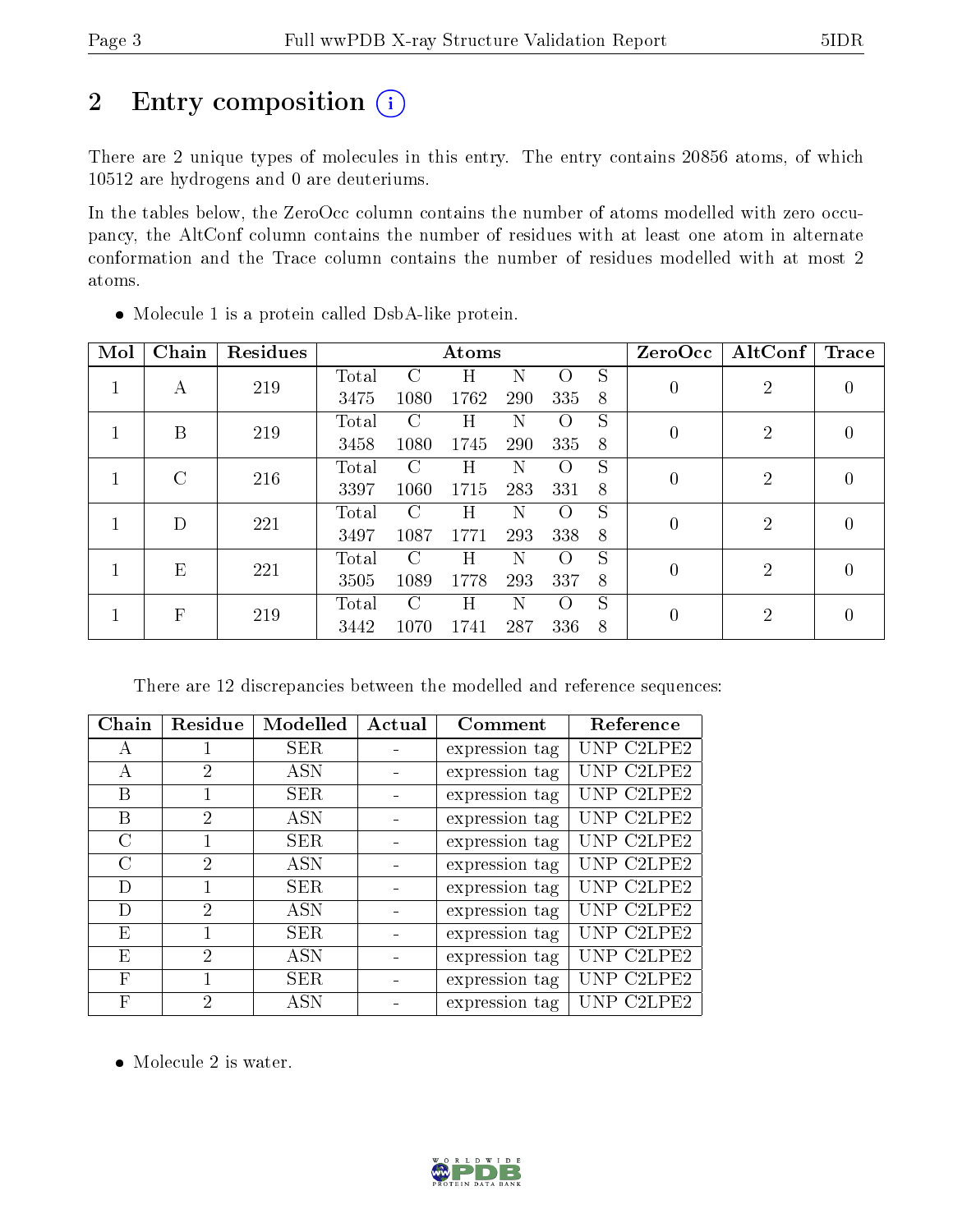| Mol            | Chain | Residues | Atoms                                 |   | $ZeroOcc$   AltConf |
|----------------|-------|----------|---------------------------------------|---|---------------------|
| $\overline{2}$ | А     | 17       | Total<br>$\left( \right)$<br>17<br>17 |   |                     |
| $\overline{2}$ | B     |          | Total<br>O<br>7<br>7                  | 0 | 0                   |
| $\overline{2}$ | C     | 19       | Total<br>$\left( \right)$<br>19<br>19 |   |                     |
| $\mathfrak{D}$ | D     | 9        | Total<br>$\left($<br>9<br>9           |   |                     |
| $\overline{2}$ | Ε     | 17       | Total<br>$\Omega$<br>17<br>17         |   |                     |
| 2              | F     | 13       | Total<br>$\left($<br>13<br>13         |   |                     |

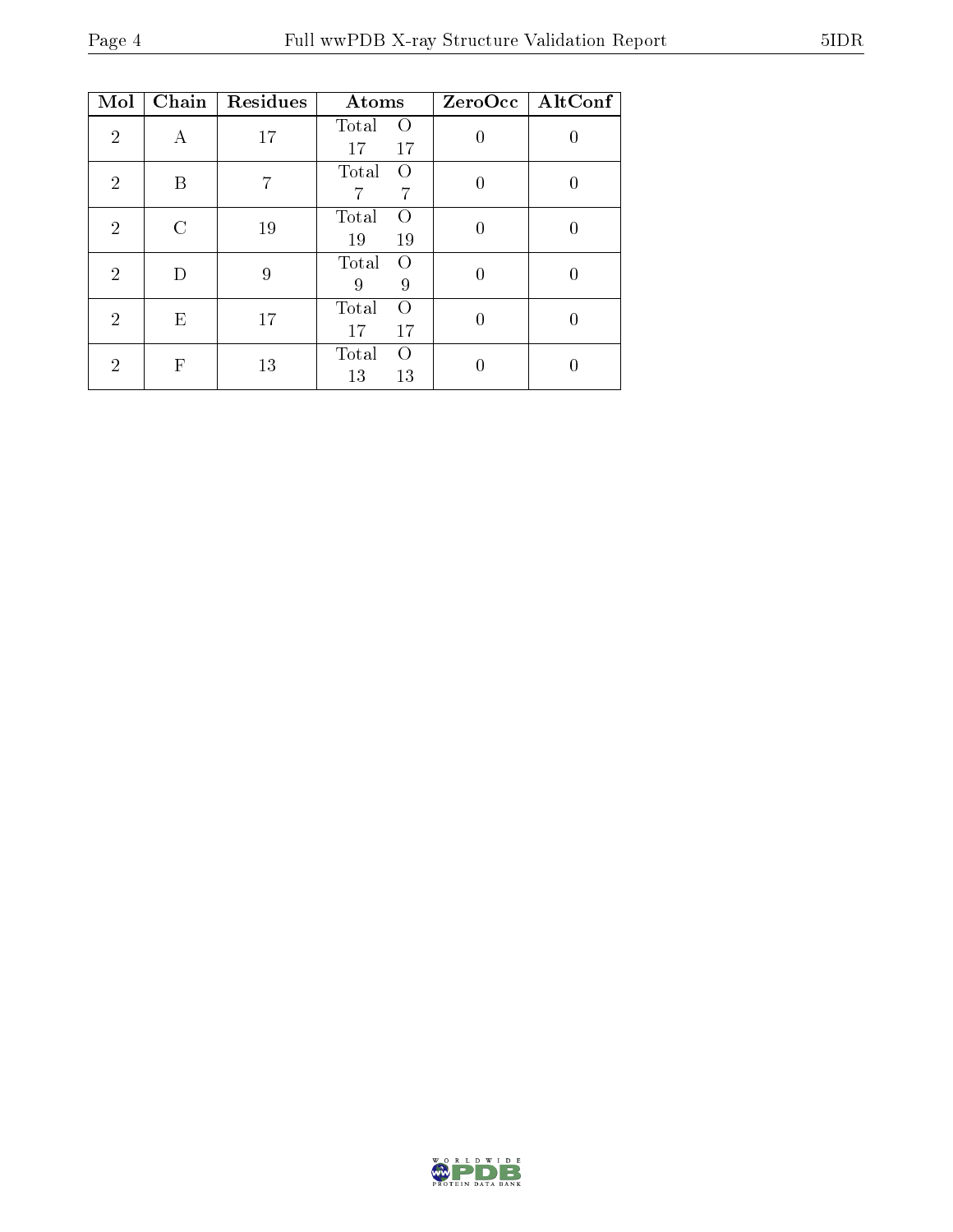## 3 Residue-property plots  $(i)$

These plots are drawn for all protein, RNA and DNA chains in the entry. The first graphic for a chain summarises the proportions of the various outlier classes displayed in the second graphic. The second graphic shows the sequence view annotated by issues in geometry and electron density. Residues are color-coded according to the number of geometric quality criteria for which they contain at least one outlier: green  $= 0$ , yellow  $= 1$ , orange  $= 2$  and red  $= 3$  or more. A red dot above a residue indicates a poor fit to the electron density (RSRZ  $> 2$ ). Stretches of 2 or more consecutive residues without any outlier are shown as a green connector. Residues present in the sample, but not in the model, are shown in grey.



• Molecule 1: DsbA-like protein

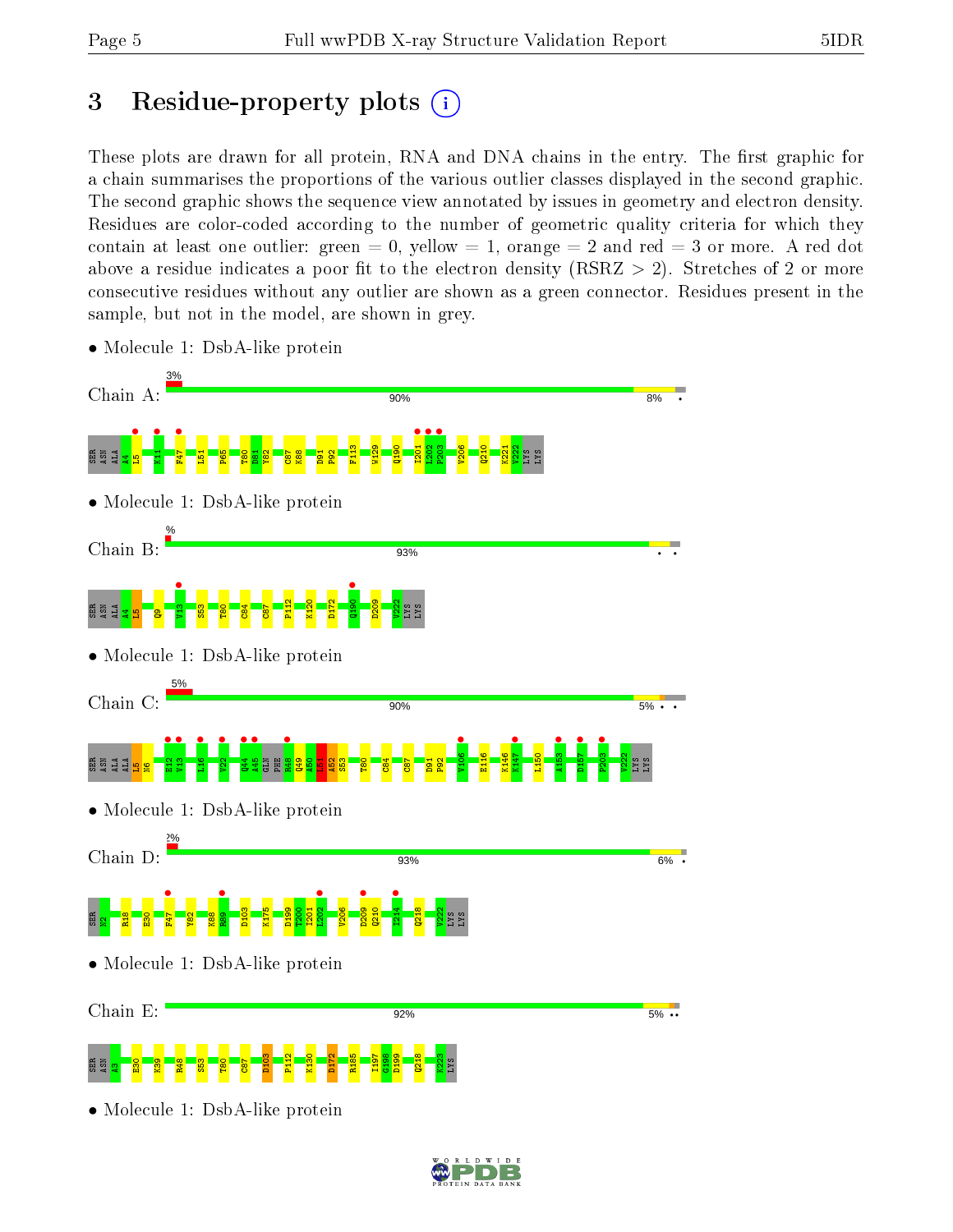

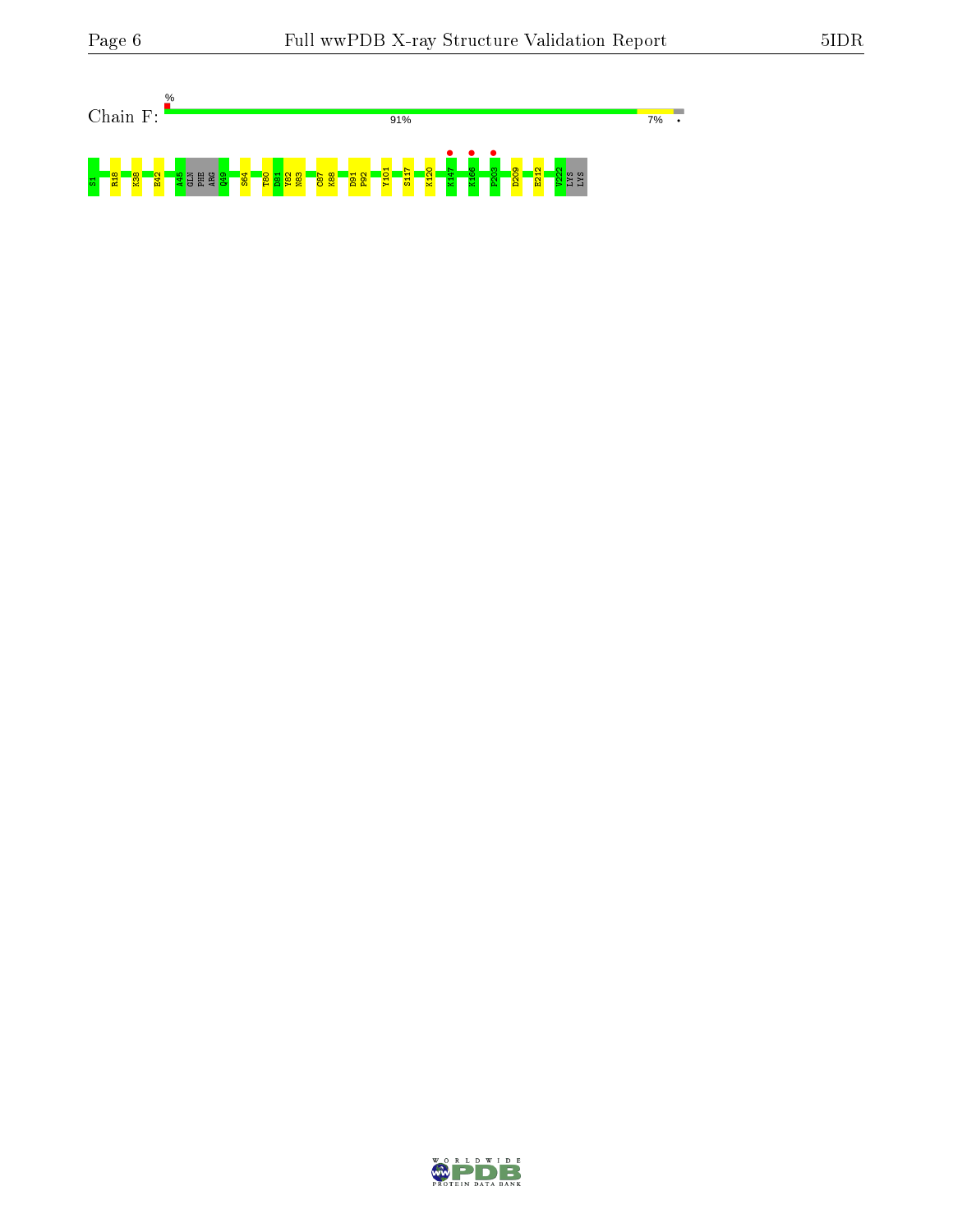# 4 Data and refinement statistics  $(i)$

| Property                                                             | Value                                                       | Source     |
|----------------------------------------------------------------------|-------------------------------------------------------------|------------|
| Space group                                                          | $I_4$                                                       | Depositor  |
| Cell constants                                                       | $193.05\rm \AA$<br>$193.05\text{\AA}$<br>$105.81\text{\AA}$ |            |
| a, b, c, $\alpha$ , $\beta$ , $\gamma$                               | $90.00^\circ$<br>$90.00^\circ$<br>$90.00^\circ$             | Depositor  |
| Resolution $(A)$                                                     | 42.82<br>$-2.56$                                            | Depositor  |
|                                                                      | $136.51 - 2.56$                                             | <b>EDS</b> |
| % Data completeness                                                  | 99.3 (42.82-2.56)                                           | Depositor  |
| (in resolution range)                                                | $99.3(136.51-2.56)$                                         | <b>EDS</b> |
| $R_{merge}$                                                          | 0.08                                                        | Depositor  |
| $\mathrm{R}_{sym}$                                                   | (Not available)                                             | Depositor  |
| $\overline{^1$                                                       | 2.46 (at $2.55\text{\AA}$ )                                 | Xtriage    |
| Refinement program                                                   | PHENIX 1.9 1692                                             | Depositor  |
|                                                                      | 0.171, 0.222                                                | Depositor  |
| $R, R_{free}$                                                        | 0.178<br>0.223<br>$\mathcal{L}$                             | DCC        |
| $\mathcal{R}_{free}$ test set                                        | 3015 reflections $(4.85\%)$                                 | wwPDB-VP   |
| Wilson B-factor $(A^2)$                                              | 45.0                                                        | Xtriage    |
| Anisotropy                                                           | 0.432                                                       | Xtriage    |
| Bulk solvent $k_{sol}(e/\mathring{A}^3)$ , $B_{sol}(\mathring{A}^2)$ | 0.41, 47.8                                                  | <b>EDS</b> |
| L-test for twinning <sup>2</sup>                                     | $< L >$ = 0.49, $< L2$ > = 0.32                             | Xtriage    |
| Estimated twinning fraction                                          | $0.025$ for $-k,-h,-l$                                      | Xtriage    |
| $F_o, F_c$ correlation                                               | 0.95                                                        | <b>EDS</b> |
| Total number of atoms                                                | 20856                                                       | wwPDB-VP   |
| Average B, all atoms $(A^2)$                                         | 55.0                                                        | wwPDB-VP   |

Xtriage's analysis on translational NCS is as follows: The largest off-origin peak in the Patterson function is  $2.91\%$  of the height of the origin peak. No significant pseudotranslation is detected.

<sup>&</sup>lt;sup>2</sup>Theoretical values of  $\langle |L| \rangle$ ,  $\langle L^2 \rangle$  for acentric reflections are 0.5, 0.333 respectively for untwinned datasets, and 0.375, 0.2 for perfectly twinned datasets.



<span id="page-6-1"></span><span id="page-6-0"></span><sup>1</sup> Intensities estimated from amplitudes.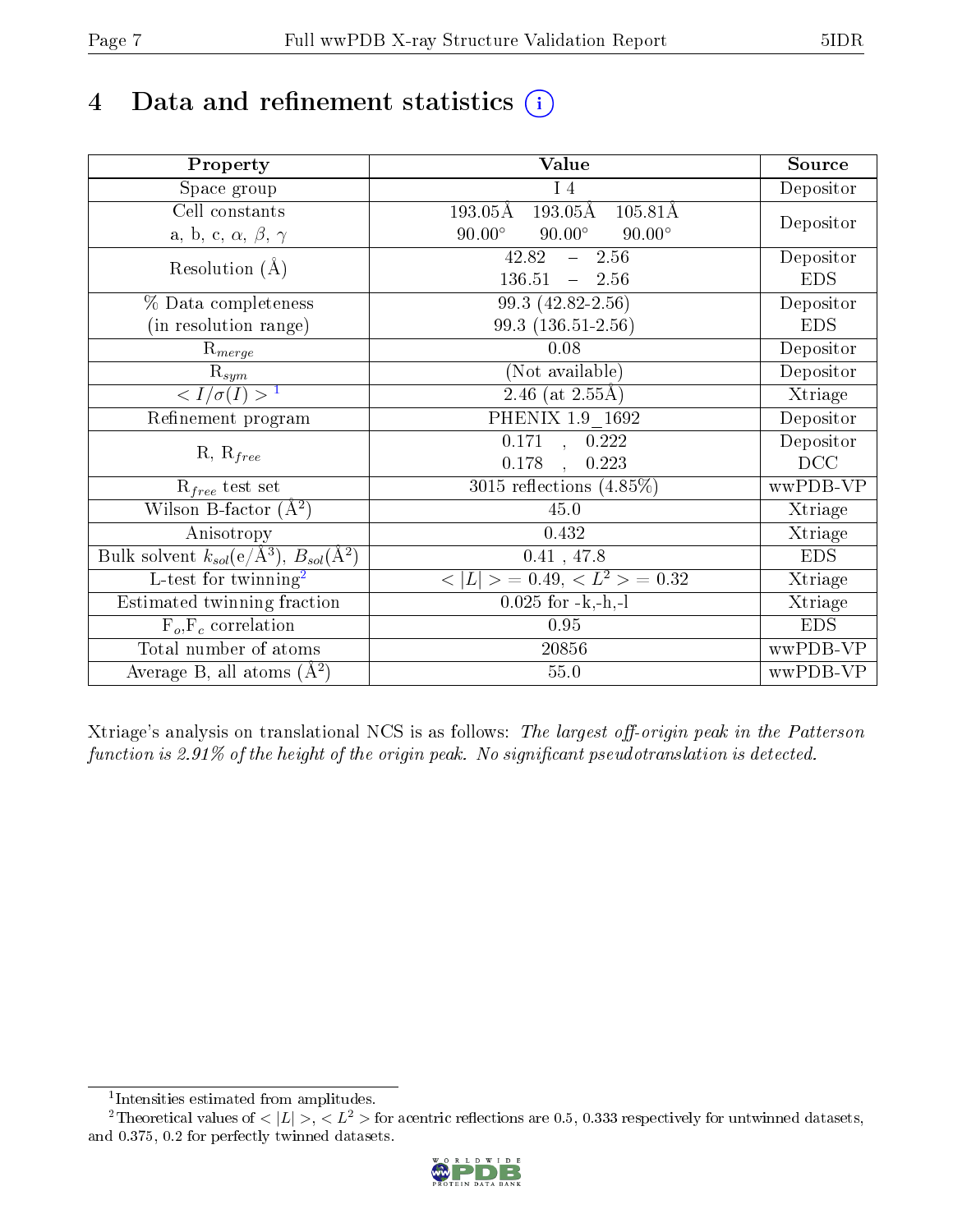# 5 Model quality  $(i)$

### 5.1 Standard geometry  $(i)$

The Z score for a bond length (or angle) is the number of standard deviations the observed value is removed from the expected value. A bond length (or angle) with  $|Z| > 5$  is considered an outlier worth inspection. RMSZ is the root-mean-square of all Z scores of the bond lengths (or angles).

| Mol | Chain |      | Bond lengths          | Bond angles |                  |  |
|-----|-------|------|-----------------------|-------------|------------------|--|
|     |       | RMSZ | Z   > 5               | RMSZ        | # $ Z  > 5$      |  |
|     |       | 0.42 | 0/1736                | 0.53        | 0/2349           |  |
|     | В     | 0.39 | 0/1736                | 0.53        | 0/2349           |  |
|     | C     | 0.36 | 0/1703                | 0.54        | $1/2304~(0.0\%)$ |  |
| 1   | D)    | 0.38 | 0/1749                | 0.51        | 0/2367           |  |
| 1   | E     | 0.39 | 0/1750                | 0.55        | 0/2367           |  |
|     | F     | 0.37 | $\langle 1722\rangle$ | 0.53        | 0/2330           |  |
| All | All   | 0.38 | 10396                 | 0.53        | $1/14066(0.0\%)$ |  |

There are no bond length outliers.

All (1) bond angle outliers are listed below:

| Mol   Chain   Res   Type |  | $\rm~Atons$             | Observed $(^\circ)$   Ideal $(^\circ)$ |            |
|--------------------------|--|-------------------------|----------------------------------------|------------|
|                          |  | LEU   CA-CB-CG   $6.67$ | 130.63                                 | $115.30\,$ |

There are no chirality outliers.

There are no planarity outliers.

### 5.2 Too-close contacts  $(i)$

In the following table, the Non-H and H(model) columns list the number of non-hydrogen atoms and hydrogen atoms in the chain respectively. The H(added) column lists the number of hydrogen atoms added and optimized by MolProbity. The Clashes column lists the number of clashes within the asymmetric unit, whereas Symm-Clashes lists symmetry related clashes.

| Mol |        |      | Chain   Non-H   $H (model)$ | H(added) | Clashes | <b>Symm-Clashes</b> |
|-----|--------|------|-----------------------------|----------|---------|---------------------|
|     |        | 1713 | 1762                        | 1757     | 12      |                     |
|     |        | 1713 | 1745                        | 1757     |         |                     |
|     |        | 1682 | 1715                        | 1723     |         |                     |
|     | $\Box$ | 1726 | 1771                        | 1768     |         |                     |
|     | E)     | 1727 | 1778                        | 1775     |         |                     |
|     |        | 1701 | 1741                        | 1745     |         |                     |

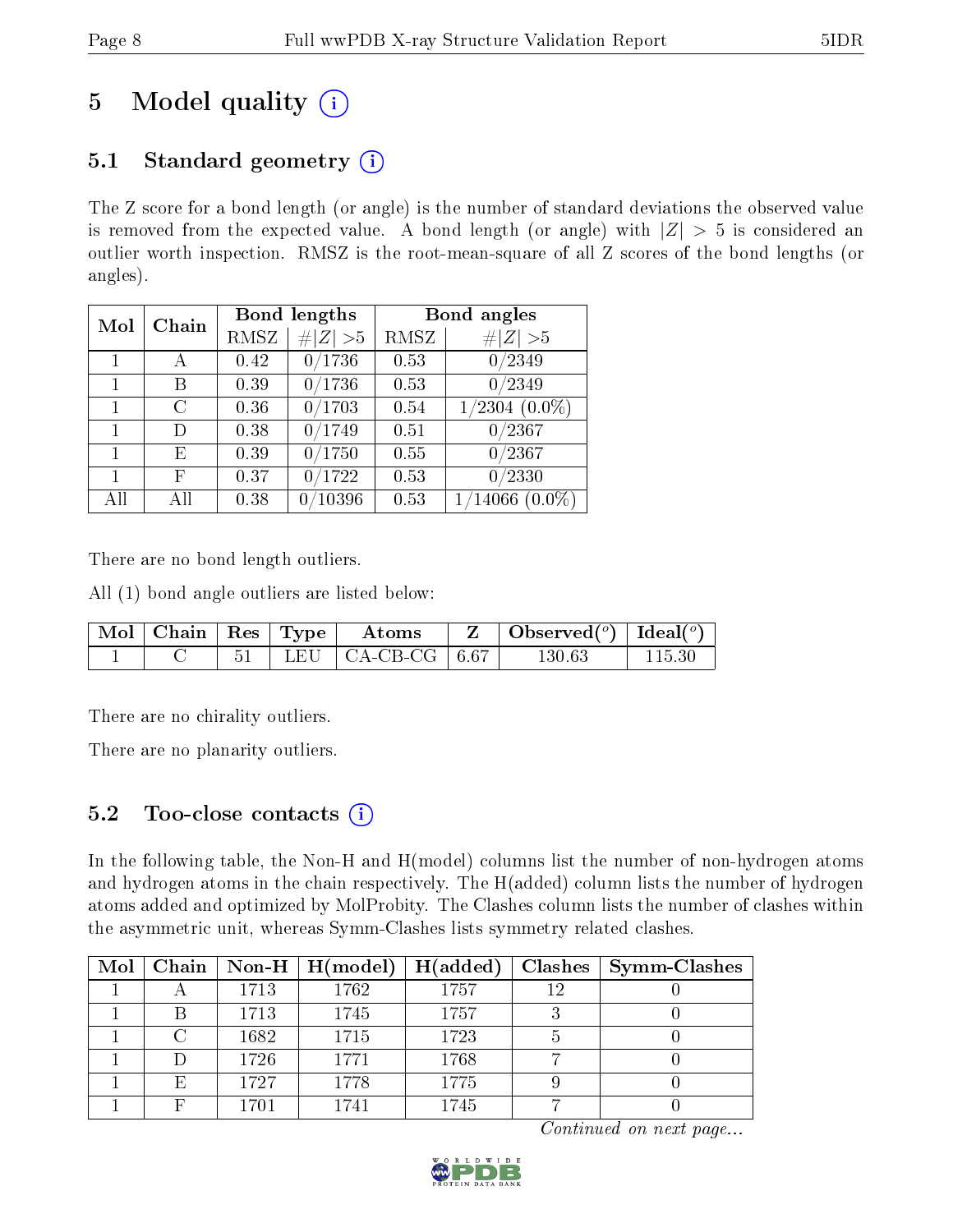|  |       |       |       |    | Mol   Chain   Non-H   $H(model)$   $H(added)$   Clashes   Symm-Clashes |
|--|-------|-------|-------|----|------------------------------------------------------------------------|
|  |       |       |       |    |                                                                        |
|  |       |       |       |    |                                                                        |
|  |       |       |       |    |                                                                        |
|  |       |       |       |    |                                                                        |
|  |       |       |       |    |                                                                        |
|  | 13    |       |       |    |                                                                        |
|  | 10344 | 10512 | 10525 | 37 |                                                                        |

Continued from previous page...

The all-atom clashscore is defined as the number of clashes found per 1000 atoms (including hydrogen atoms). The all-atom clashscore for this structure is 2.

All (37) close contacts within the same asymmetric unit are listed below, sorted by their clash magnitude.

| Atom-1                  | Atom-2                          | Interatomic       | Clash             |
|-------------------------|---------------------------------|-------------------|-------------------|
|                         |                                 | distance $(\AA)$  | overlap $(\AA)$   |
| $1:$ A:190:GLN:O        | 1:E:185:ARG:NH1                 | 2.13              | 0.80              |
| $1:$ F:38:LYS:NZ        | $1:$ F:42:GLU:OE2               | 2.24              | 0.70              |
| 1:A:47:PHE:CZ           | 1:A:201:ILE:HB                  | $\overline{2.31}$ | 0.65              |
| 1: D: 47: PHE: CZ       | 1:D:201:ILE:HB                  | 2.33              | 0.63              |
| 1: D: 18: ARG: NH2      | 1: E: 30: GLU: OE2              | $\overline{2.34}$ | $\overline{0.60}$ |
| 1:F:83:ASN:ND2          | 1:F:117:SER:OG                  | 2.39              | 0.55              |
| 1: E: 80: THR: HG1      | 1:ES7[A]:CYS:HB3                | 1.73              | 0.53              |
| 1: D:82: TYR:O          | 1: D: 88: LYS: NZ               | 2.38              | 0.53              |
| 1:B:5:LEU:HD12          | 1:B:5:LEU:N                     | $2.25\,$          | 0.52              |
| 1:E:48:ARG:NH1          | 1:E:199:ASP:OD2                 | 2.43              | 0.52              |
| 1:C:80:THR:HGI          | 1:C:87[A]:CYS:HB3               | 1.74              | 0.51              |
| 1: A:80:THR:HG1         | $1:A.87[A]$ : CYS: HB3          | 1.77              | 0.50              |
| $1:$ F:101:TYR:OH       | $1:$ F:212:GLU:OE1              | 2.27              | 0.49              |
| 1: A:206: VAL:HG12      | 1:A:210:GLN:HB3                 | 1.95              | 0.48              |
| 1: D: 103: ASP:N        | 1: D: 103: ASP: OD1             | 2.40              | 0.47              |
| $1:$ $F:80:$ THR: $HG1$ | $1:$ F:87[A]: $CYS:$ HB3        | 1.79              | 0.47              |
| 1:B:80:THR:HGI          | 1:B:87[A]:CYS:HB3               | 1.80              | 0.47              |
| 1: D: 199: ASP: OD1     | 1: D: 218: GLN: NE2             | 2.48              | 0.47              |
| $1:$ F:91:ASP:HB3       | 1:F:92:PRO:HD3                  | 1.98              | 0.45              |
| 1: D:30: GLU:OE2        | $1:$ F:18:AR $\overline{G:NH2}$ | 2.50              | 0.44              |
| 1:A:113:PHE:CD1         | 1: E: 185: ARG: HD3             | $\overline{2.52}$ | 0.44              |
| 1: E: 103: ASP: OD1     | 1: E: 103: ASP: N               | $\overline{2.37}$ | 0.44              |
| 1:A:65:PRO:HA           | 1: A: 129: TRP: CE2             | 2.53              | 0.44              |
| 1: C: 146: LYS: HD3     | 1:C:150:LEU:HD23                | 2.00              | 0.44              |
| 1:C:5:LEU:N             | 1:C:5:LEU:HD12                  | 2.33              | 0.44              |
| $1:$ F:82:TYR:O         | 1:F:88:LYS:HE3                  | 2.18              | 0.43              |
| 1: A:82:TYR:O           | 1: A:88: LYS: NZ                | 2.51              | 0.43              |

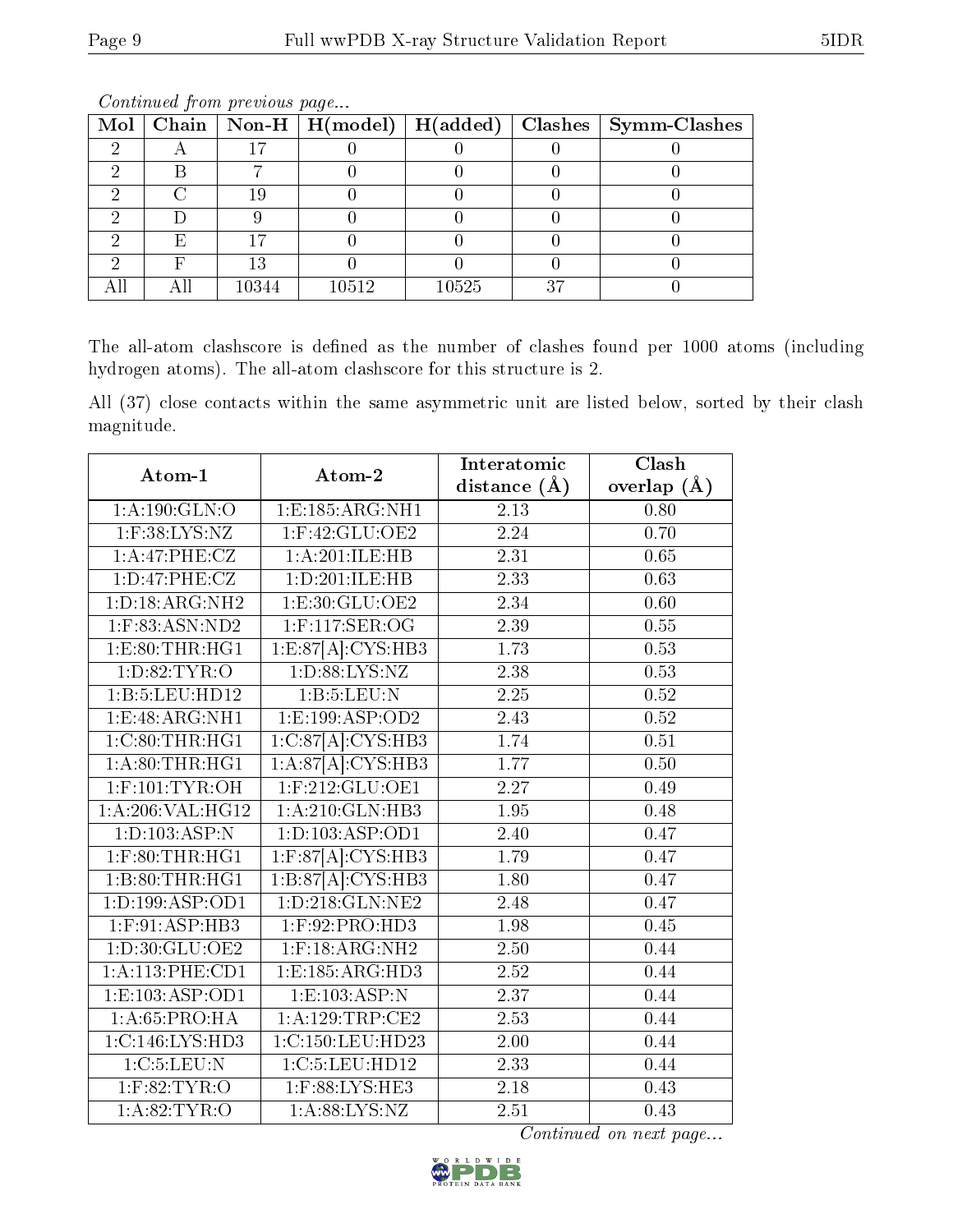| Atom-1                         | Atom-2              | Interatomic<br>distance $(A)$ | Clash<br>overlap $(A)$ |
|--------------------------------|---------------------|-------------------------------|------------------------|
| 1: A:47:PHE:CE2                | 1: A:51:LEV:HD11    | 2.54                          | 0.43                   |
| 1: E: 130: LYS: NZ             | 1: E: 172: ASP: OD2 | 2.53                          | 0.42                   |
| 1: C:51: LEU:O                 | 1:C:52:ALA:HB2      | 2.21                          | 0.41                   |
| 1: A:91: ASP:HB3               | 1: A:92: PRO:HD3    | 2.02                          | 0.41                   |
| 1: A: 5: LEU: HD13             | 1: B: 9: GLN: HG2   | 2.03                          | 0.41                   |
| 1: E: 197: ILE: HG22           | 1: E: 218: GLN: HG3 | 2.02                          | 0.41                   |
| 1:C:91:ASP:HB3                 | 1:C:92:PRO:HD3      | 2.04                          | 0.40                   |
| 1: D: 206: VAL:HG12            | 1: D: 210: GLN: HB3 | 2.03                          | 0.40                   |
| 1: A:206: VAL: C <sub>G1</sub> | 1:A:210:GLN:HB3     | 2.50                          | 0.40                   |
| 1: A:113: PHE:CE1              | 1: E: 185: ARG: HD3 | 2.57                          | 0.40                   |

Continued from previous page...

There are no symmetry-related clashes.

### 5.3 Torsion angles (i)

#### 5.3.1 Protein backbone (i)

In the following table, the Percentiles column shows the percent Ramachandran outliers of the chain as a percentile score with respect to all X-ray entries followed by that with respect to entries of similar resolution.

The Analysed column shows the number of residues for which the backbone conformation was analysed, and the total number of residues.

| Mol | Chain        | Analysed          | Favoured    | Allowed   | Outliers       | Percentiles |     |
|-----|--------------|-------------------|-------------|-----------|----------------|-------------|-----|
|     | $\mathbf{A}$ | $219/224(98\%)$   | $215(98\%)$ | $3(1\%)$  | $1(0\%)$       | 29          | 39  |
|     | B            | $219/224(98\%)$   | $215(98\%)$ | $3(1\%)$  | $1(0\%)$       | 29          | 39  |
|     | $\rm C$      | $214/224$ (96%)   | 208 (97%)   | $3(1\%)$  | $3(1\%)$       | 11          | 14  |
| 1   | D            | $221/224(99\%)$   | $219(99\%)$ | $2(1\%)$  | $\theta$       | 100         | 100 |
| 1   | E            | $221/224(99\%)$   | 215 (97%)   | $5(2\%)$  | $1(0\%)$       | 29          | 39  |
| 1   | F            | 217/224(97%)      | 211 (97%)   | 6 $(3%)$  | $\overline{0}$ | 100         | 100 |
| All | All          | $1311/1344$ (98%) | 1283 (98%)  | $22(2\%)$ | $6(0\%)$       | 29          | 39  |

All (6) Ramachandran outliers are listed below:

| Mol | Chain | Res | ype |
|-----|-------|-----|-----|
|     |       |     |     |
|     |       |     |     |

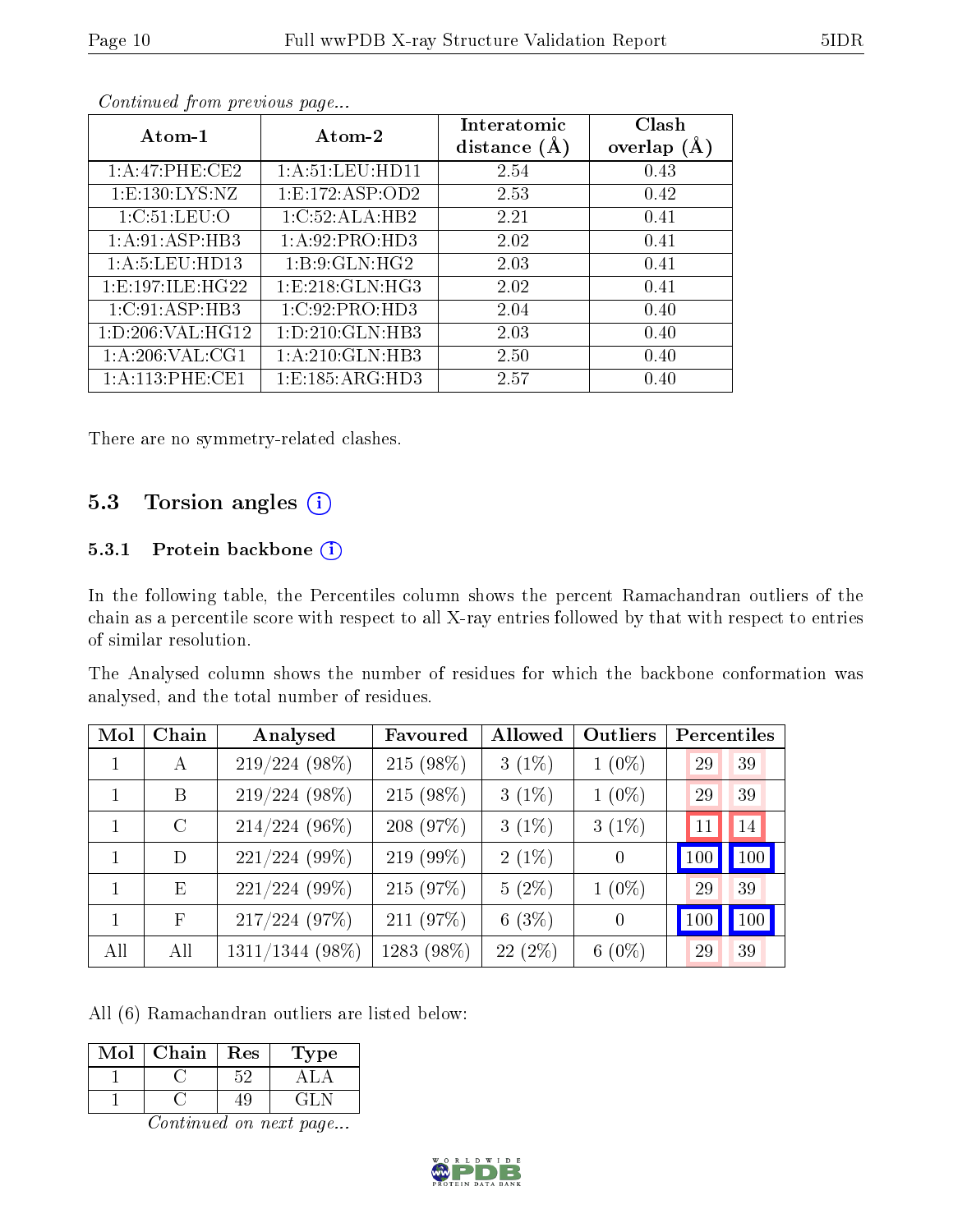Continued from previous page...

| Mol | Chain | Res | Type       |
|-----|-------|-----|------------|
|     |       | 221 | LYS        |
|     |       |     | <b>ASN</b> |
|     |       | 112 | <b>PRO</b> |
|     |       | 112 | <b>PRO</b> |

#### 5.3.2 Protein sidechains (i)

In the following table, the Percentiles column shows the percent sidechain outliers of the chain as a percentile score with respect to all X-ray entries followed by that with respect to entries of similar resolution.

The Analysed column shows the number of residues for which the sidechain conformation was analysed, and the total number of residues.

| Mol | Chain        | Analysed        | Rotameric  | Outliers | Percentiles |     |
|-----|--------------|-----------------|------------|----------|-------------|-----|
|     | $\mathsf{A}$ | 189/191 (99%)   | 189 (100%) | 0        | 100         | 100 |
|     | В            | 189/191 (99%)   | 182 (96%)  | 7(4%)    | 34          | 45  |
|     | $\Gamma$     | 186/191 (97%)   | 180 (97%)  | $6(3\%)$ | 39          | 51  |
| 1   | D            | 190/191 (100%)  | 188 (99%)  | $2(1\%)$ | 73          | 83  |
|     | E            | 190/191 (100%)  | 186 (98%)  | $4(2\%)$ | 53          | 67  |
| 1   | F            | $188/191(98\%)$ | 185 (98%)  | $3(2\%)$ | 62          | 76  |
| All | All          | 1132/1146 (99%) | 1110 (98%) | 22(2%)   | 59          | 71  |

All (22) residues with a non-rotameric sidechain are listed below:

| Mol            | Chain              | Res               | Type                 |
|----------------|--------------------|-------------------|----------------------|
| $\mathbf{1}$   | В                  | 5                 | LEU                  |
| $\overline{1}$ | Β                  | 53                | <b>SER</b>           |
| $\mathbf{1}$   | В                  | 84[A]             | CYS                  |
| $\overline{1}$ | B                  | 84 <sup>[B]</sup> | <b>CYS</b>           |
| $\mathbf 1$    | B                  | 120               | <b>LYS</b>           |
| $\mathbf{1}$   | В                  | 172               | ĀSP                  |
| $\mathbf 1$    | Β                  | 209               | <b>ASP</b>           |
| $\mathbf 1$    | $\overline{C}$     | 5                 | LEU                  |
| $\mathbf 1$    | $\overline{\rm C}$ | 51                | LEU                  |
| $\mathbf 1$    | $\overline{C}$     | 53                | SER                  |
| $\mathbf{1}$   | $\overline{C}$     | 84[A]             | <b>CYS</b>           |
| $\overline{1}$ | $\overline{\rm C}$ | 84 [B]            | <b>CYS</b>           |
| 1              | $\overline{C}$     | 116               | $\operatorname{GLU}$ |
| 1              |                    | 175               | <b>LYS</b>           |

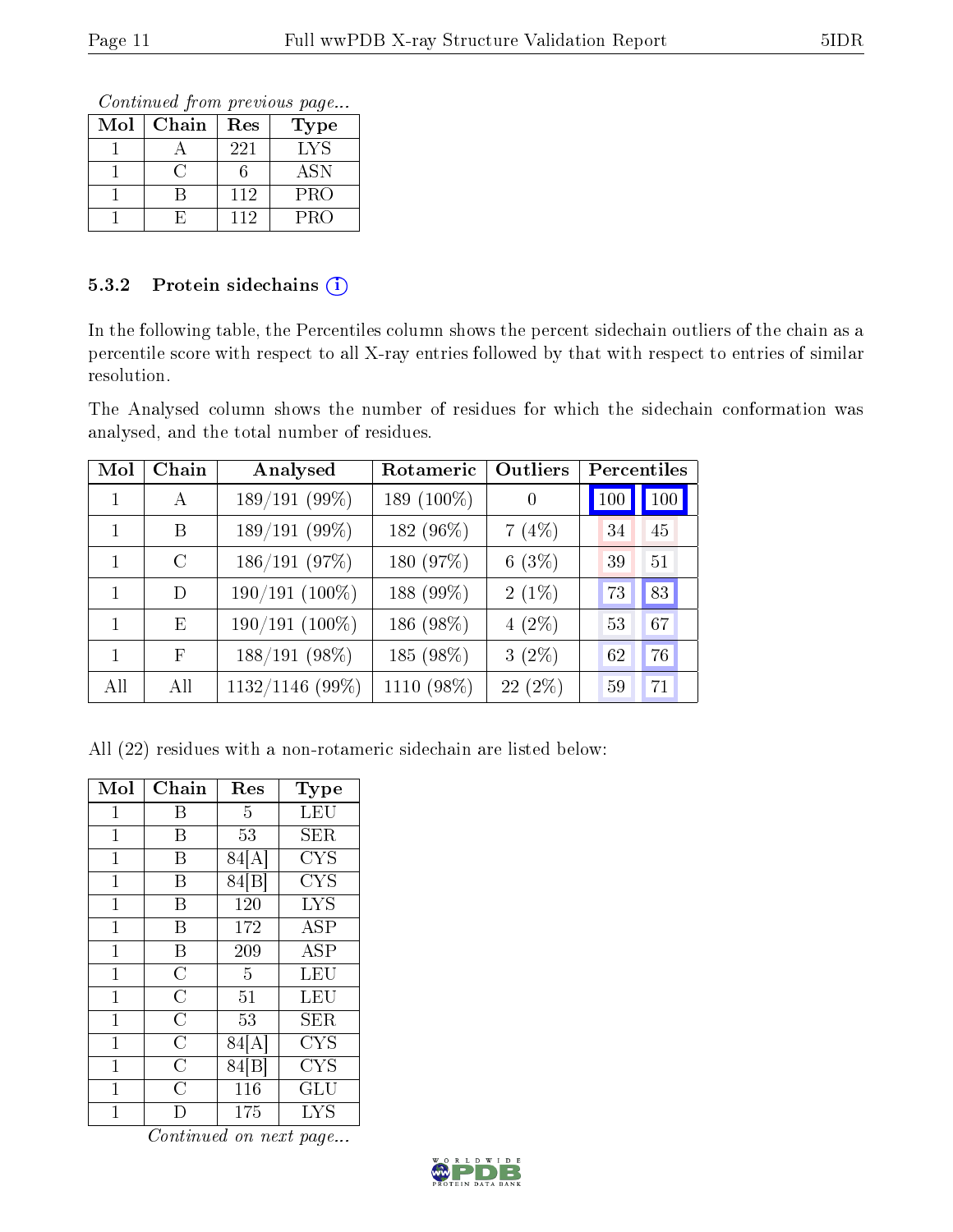|     | оонынаса јют ртоново раде |     |            |  |  |  |  |
|-----|---------------------------|-----|------------|--|--|--|--|
| Mol | Chain                     | Res | Type       |  |  |  |  |
| 1   | I)                        | 209 | <b>ASP</b> |  |  |  |  |
| 1   | Ε                         | 39  | <b>LYS</b> |  |  |  |  |
| 1   | Ε                         | 53  | <b>SER</b> |  |  |  |  |
| 1   | E                         | 103 | <b>ASP</b> |  |  |  |  |
| 1   | E                         | 172 | <b>ASP</b> |  |  |  |  |
| 1   | F                         | 64  | <b>SER</b> |  |  |  |  |
| 1   | F                         | 120 | <b>LYS</b> |  |  |  |  |
|     | F                         | 209 | ASP        |  |  |  |  |

Continued from previous page.

Some sidechains can be flipped to improve hydrogen bonding and reduce clashes. There are no such sidechains identified.

#### 5.3.3 RNA (1)

There are no RNA molecules in this entry.

#### 5.4 Non-standard residues in protein, DNA, RNA chains (i)

There are no non-standard protein/DNA/RNA residues in this entry.

#### 5.5 Carbohydrates (i)

There are no carbohydrates in this entry.

#### 5.6 Ligand geometry (i)

There are no ligands in this entry.

#### 5.7 [O](https://www.wwpdb.org/validation/2017/XrayValidationReportHelp#nonstandard_residues_and_ligands)ther polymers (i)

There are no such residues in this entry.

#### 5.8 Polymer linkage issues (i)

There are no chain breaks in this entry.

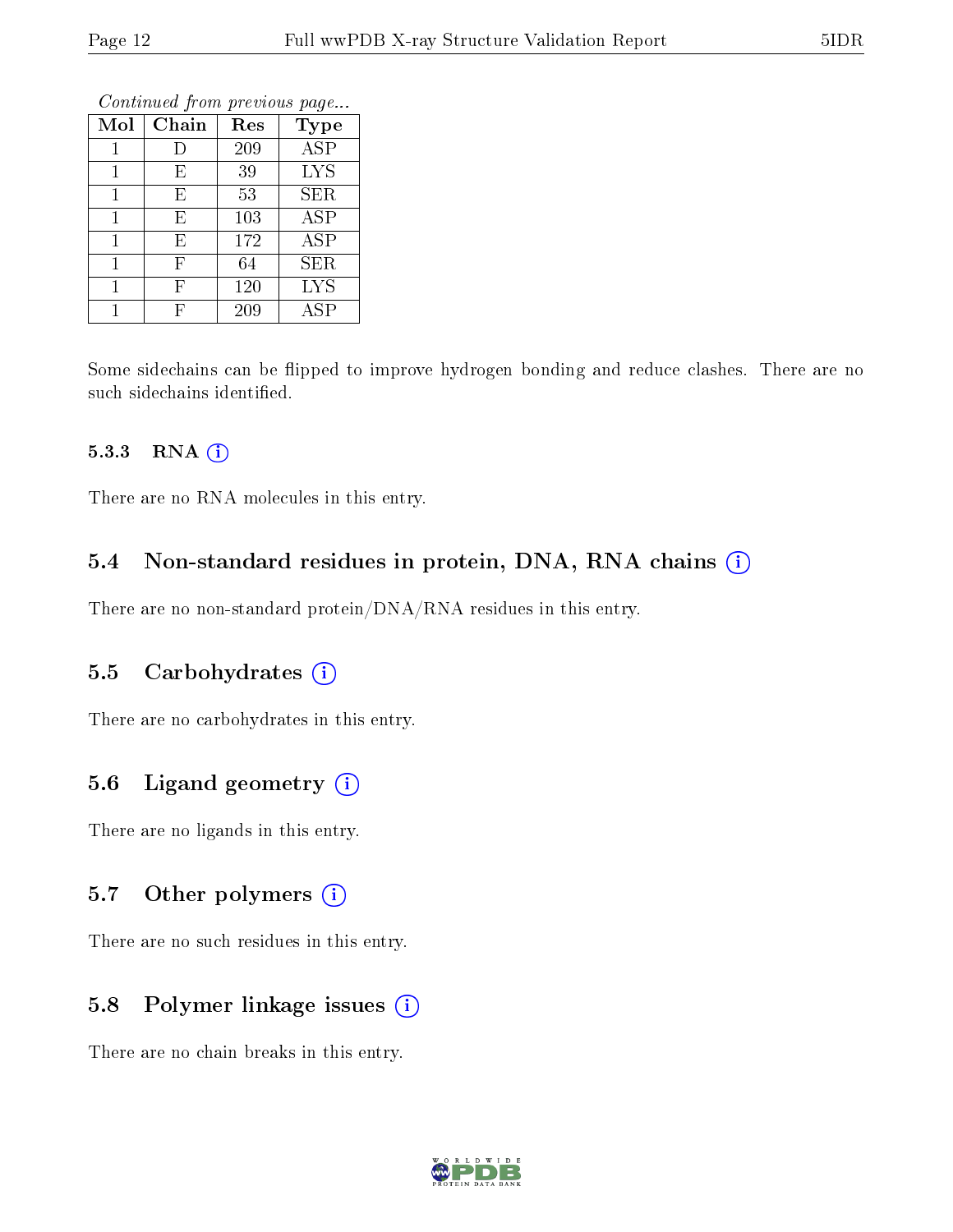### 6 Fit of model and data  $(i)$

### 6.1 Protein, DNA and RNA chains  $(i)$

In the following table, the column labelled  $#RSRZ> 2'$  contains the number (and percentage) of RSRZ outliers, followed by percent RSRZ outliers for the chain as percentile scores relative to all X-ray entries and entries of similar resolution. The OWAB column contains the minimum, median,  $95<sup>th</sup>$  percentile and maximum values of the occupancy-weighted average B-factor per residue. The column labelled ' $Q< 0.9$ ' lists the number of (and percentage) of residues with an average occupancy less than 0.9.

| Mol         | Chain         | Analysed        | ${ <\hspace{-1.5pt}{\mathrm{RSRZ}} \hspace{-1.5pt}>}$ | $\#\text{RSRZ}{>}2$              | $OWAB(\overline{A^2})$ | Q <sub>0.9</sub> |
|-------------|---------------|-----------------|-------------------------------------------------------|----------------------------------|------------------------|------------------|
| $\mathbf 1$ | A             | 219/224(97%)    | 0.62                                                  | 6 $(2\%)$<br>54<br>63            | 27, 41, 73, 107        | $\theta$         |
|             | B             | 219/224(97%)    | 0.62                                                  | $2(0\%)$ 84<br>89                | 30, 45, 82, 117        | $\Omega$         |
|             | $\mathcal{C}$ | $216/224(96\%)$ | 0.67                                                  | $12(5\%)$<br><sup>24</sup><br>31 | 32, 50, 82, 106        | $\Omega$         |
|             | D             | $221/224$ (98%) | 0.62                                                  | $5(2\%)$<br>68<br>60             | 32, 46, 72, 98         | $\Omega$         |
|             | E             | $221/224$ (98%) | 0.57                                                  | 100<br>$0$ 100                   | 28, 46, 74, 100        | $\theta$         |
|             | $\mathbf F$   | 219/224(97%)    | 0.55                                                  | $3(1\%)$<br>75<br>81             | 29, 49, 79, 97         | $\theta$         |
| All         | All           | 1315/1344 (97%) | 0.61                                                  | $28(2\%)$<br>71<br>63            | 27, 46, 79, 117        | $\theta$         |

All (28) RSRZ outliers are listed below:

| Mol            | Chain                   | Res            | Type                       | <b>RSRZ</b> |
|----------------|-------------------------|----------------|----------------------------|-------------|
| $\overline{1}$ | $\rm{C}$                | 45             | ALA                        | 6.7         |
| $\mathbf{1}$   | $\overline{C}$          | 48             | $\rm{ARG}$                 | 3.8         |
| $\mathbf{1}$   | $\overline{C}$          | 16             | <b>LEU</b>                 | 3.6         |
| $\overline{1}$ | A                       | $\overline{5}$ | LEU                        | 3.4         |
| $\mathbf{1}$   | B                       | 13             | VAL                        | 3.3         |
| $\overline{1}$ | $\overline{C}$          | 203            | PRO                        | $3.0\,$     |
| $\overline{1}$ | $\overline{\rm A}$      | 201            | ILE                        | 2.8         |
| $\mathbf{1}$   | $\overline{\rm A}$      | 47             | PHE                        | 2.7         |
| $\mathbf{1}$   | $\overline{\rm A}$      | 11             | <b>LYS</b>                 | 2.7         |
| $\mathbf{1}$   | $\overline{\rm C}$      | 44             | GLN                        | 2.7         |
| $\mathbf{1}$   | A                       | 202            | <b>LEU</b>                 | 2.6         |
| $\overline{1}$ | B                       | 190            | GLN                        | 2.5         |
| $\overline{1}$ | $\overline{D}$          | 209            | ASP                        | 2.5         |
| $\mathbf{1}$   | $\overline{C}$          | 147            | <b>LYS</b>                 | 2.4         |
| $\mathbf{1}$   | $\overline{\rm D}$      | 89             | $\overline{\rm{A}}\rm{RG}$ | 2.4         |
| $\mathbf{1}$   | $\mathbf D$             | 47             | PHE                        | 2.3         |
| $\mathbf{1}$   | $\overline{\rm C}$      | 12             | GLU                        | 2.3         |
| $\mathbf{1}$   | D                       | 202            | LEU                        | 2.3         |
| $\mathbf{1}$   | $\overline{\mathrm{F}}$ | 147            | <b>LYS</b>                 | 2.2         |